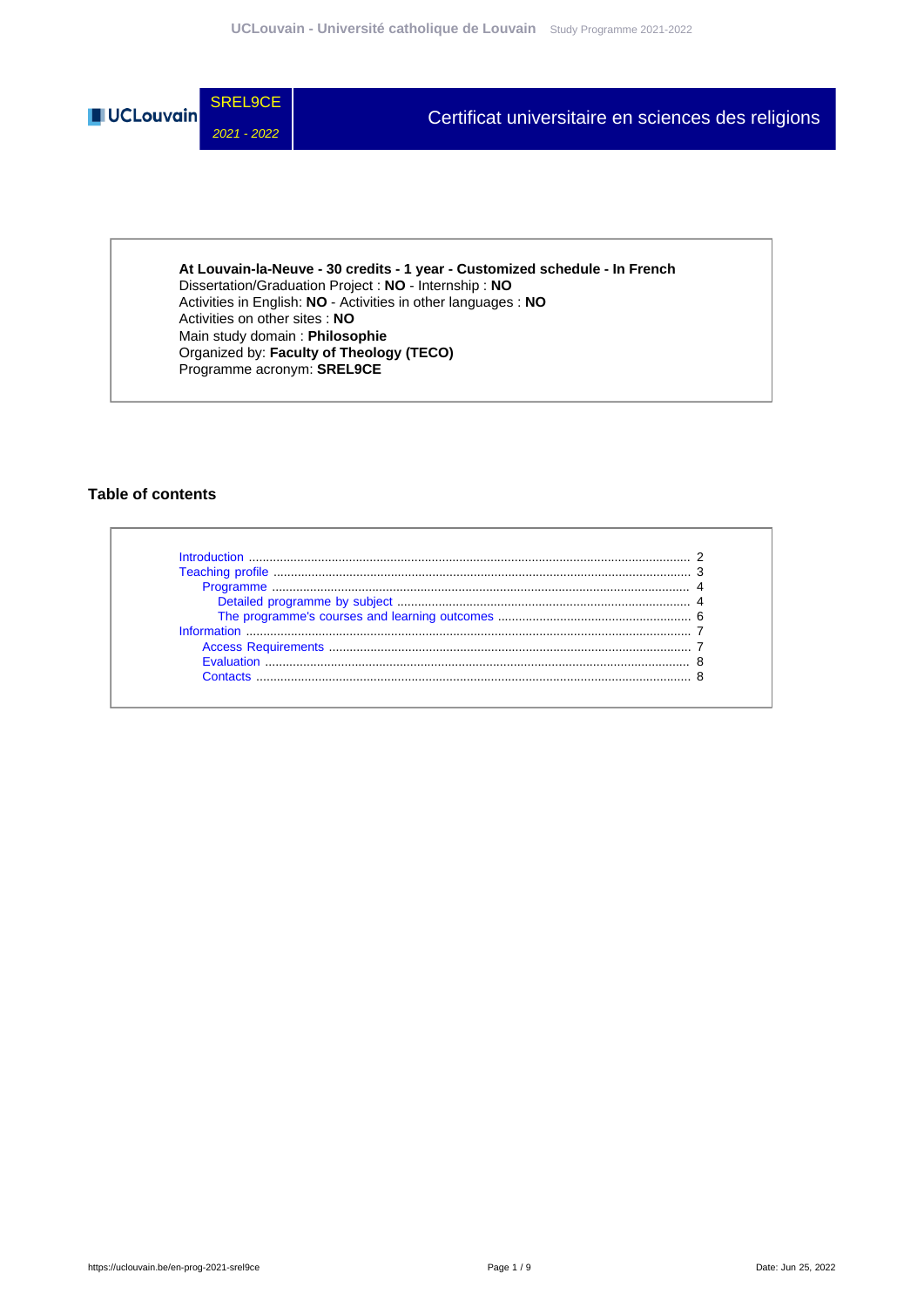**SREL9CE - Introduction**

# <span id="page-1-0"></span>**Introduction**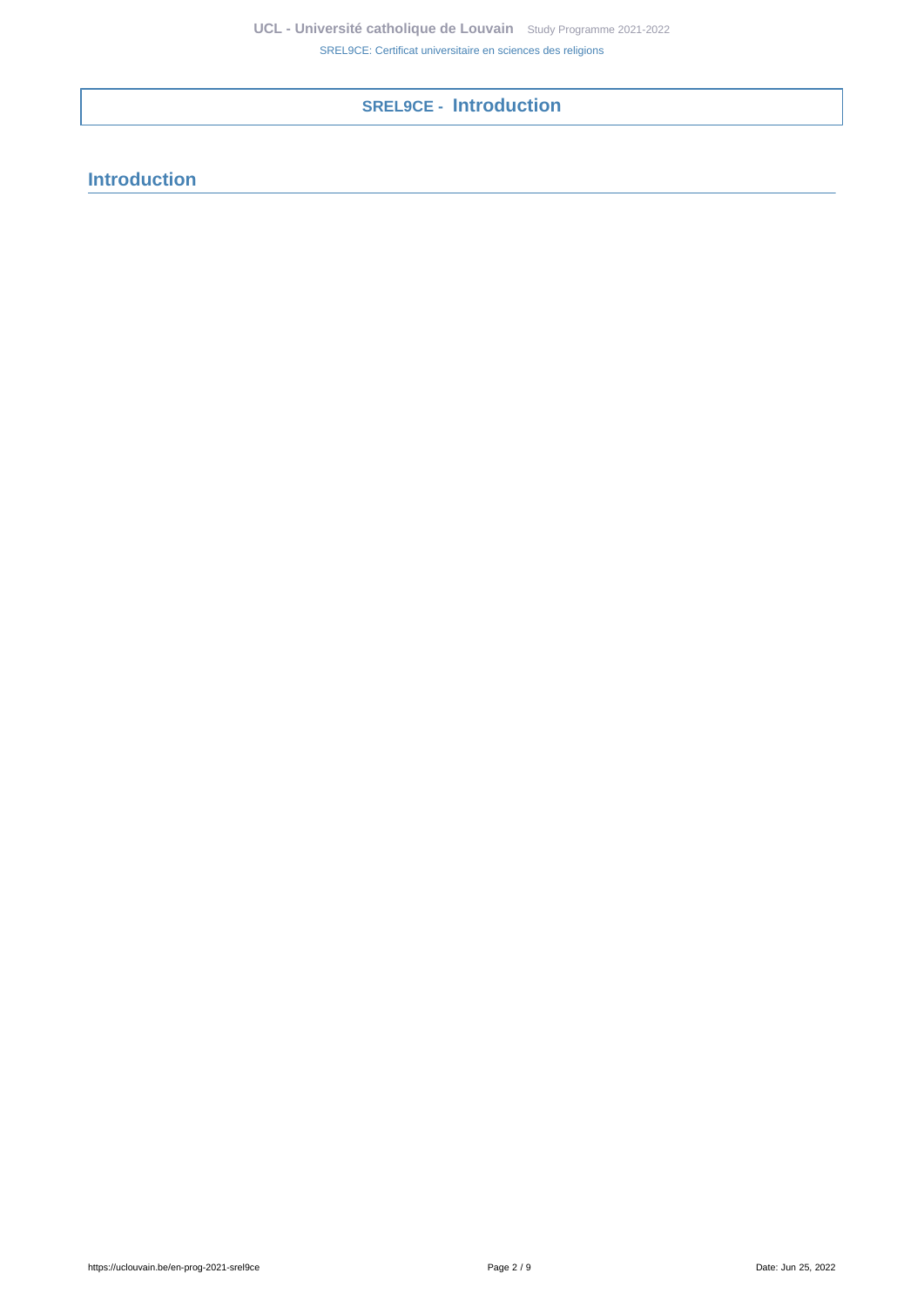<span id="page-2-0"></span>**SREL9CE - Teaching profile**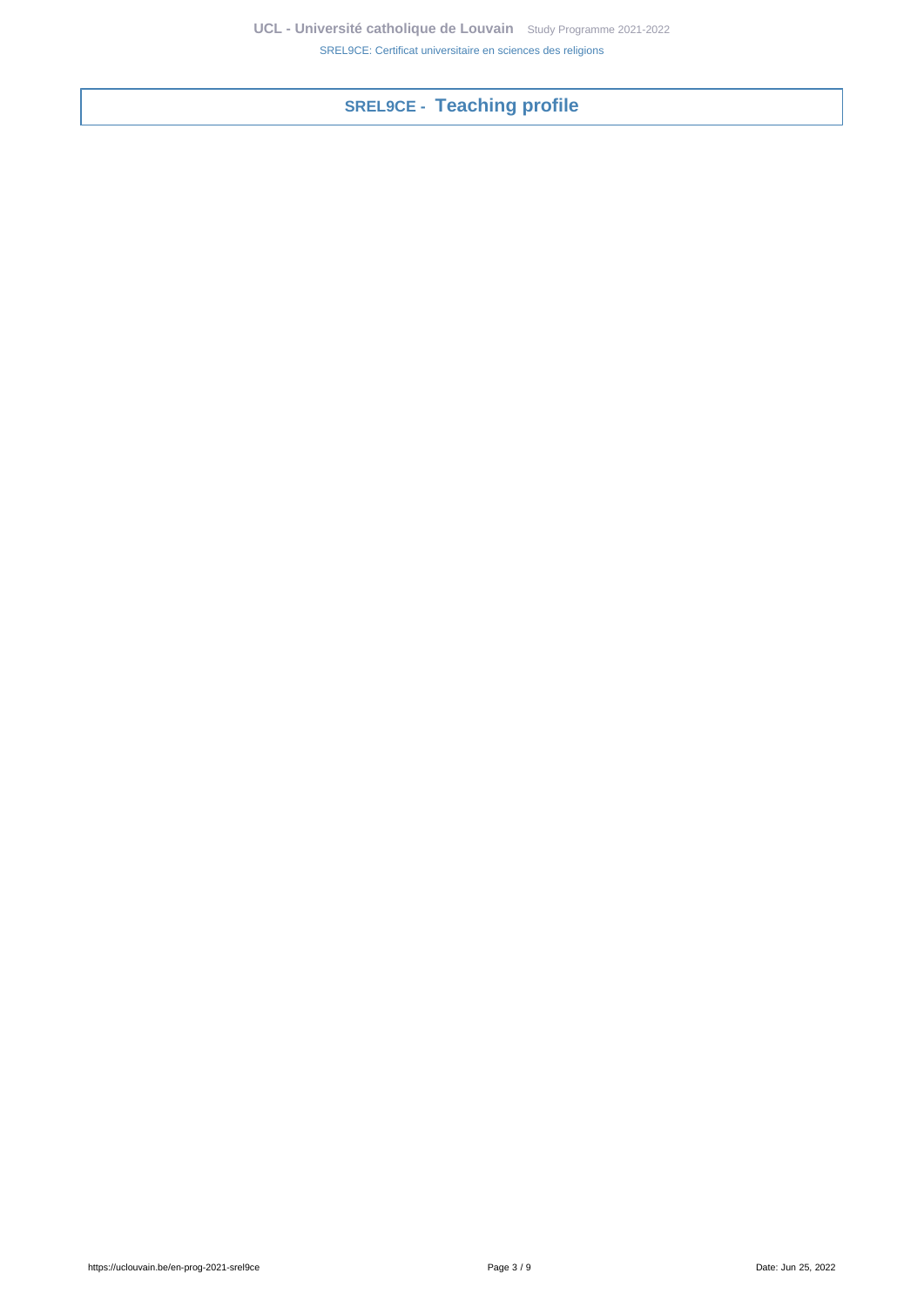# **SREL9CE Programme**

# <span id="page-3-1"></span><span id="page-3-0"></span>**Detailed programme by subject**

**O** Mandatory **惢 Optional**  $\Delta$  Not offered in 2021-2022 Not offered in 2021-2022 but offered the following year Offered in 2021-2022 but not the following year  $\Delta \oplus$  Not offered in 2021-2022 or the following year **Activity with requisites** Teaching language (FR, EN, ES, NL, DE, ...)

Click on the course title to see detailed informations (objectives, methods, evaluation...)

### **Partie de base SREL9CE**

### **Parcours général**

| O LSREL2920 | Seminar: Christianity and other religions | <b>Henri Derroitte</b><br><b>Brigitte Maréchal</b><br>(coord.) | [q1] [30h] [4 Credits] |
|-------------|-------------------------------------------|----------------------------------------------------------------|------------------------|
|             | A Annroche des religions (A credits)      |                                                                |                        |

#### **Approche des religions (4 credits)**

| 83 LRELI1320 | Introduction to the History of Religions      | <b>Philippe Cornu</b> | [q2] [30h] [4 Credits] |
|--------------|-----------------------------------------------|-----------------------|------------------------|
|              | ☆ LTHEO2170 Comparative approach of religions | <b>Philippe Cornu</b> | [q2] [30h] [4 Credits] |

 **Domaines : Choisir 2 x 6 crédits dans deux des quatre domaines suivants :** Les titulaires d'un bachelier en sciences religieuses ou d'un master en théologie ne choisissent pas le domaine "Christianisme".

#### **Domaine : Inde-extreme orient (6 credits)**

| <b>&amp; LRELI1347</b>  | <b>Hinduism</b>                                                 | <b>Philippe Cornu</b>    | [q2] [30h] [3 Credits] $\oplus$  |
|-------------------------|-----------------------------------------------------------------|--------------------------|----------------------------------|
| <b>&amp; LRELI1348</b>  | <b>Buddhism</b>                                                 | <b>Philippe Cornu</b>    | [q2] [30h] [3 Credits] $\oslash$ |
| <sup>83</sup> LGLOR2943 | Anthropology of India and the Far East: Special Issues          | <b>Frédéric Laugrand</b> | [q1] [30h] [3 Credits] $\oplus$  |
| <b>&amp; LGLOR2849</b>  | Satsuma Chair                                                   | Philippe Cornu (coord.)  | [q2] [15h] [3 Credits] $\oplus$  |
| <b>&amp; LGLOR2942</b>  | Questions of Indian and Far Eastern Philosophy and Spirituality | <b>Philippe Cornu</b>    | $[q2]$ [30h] [3 Credits] $\odot$ |

### **Domaine : Judaïsme (6 credits)**

| <b>&amp; LRELI1310</b> | <b>Judaism</b>                        | David Lemler            | [q1] [30h] [3 Credits]           |
|------------------------|---------------------------------------|-------------------------|----------------------------------|
| <b>83 LRELI1261</b>    | <b>Old Testament</b>                  | <b>Hans Ausloos</b>     | [q2] [30h] [3 Credits] $\oplus$  |
| <b>&amp; LTHEO2481</b> | Intertestamental and Rabbinic Judaism | <b>Régis Burnet</b>     | [q1] [30h] [3 Credits] $\oplus$  |
| <b>&amp; LSREL2012</b> | <b>History of the Jewish Religion</b> | <b>Philippe Pierret</b> | [q2] [30h] [3 Credits] $\oslash$ |

### **Domaine : Christianisme (6 credits)**

Deux cours à choisir dans le programme de deuxième (ou exceptionnellement de premier) cycle de la Faculté de théologie.

#### **Cours christianisme (6 credits)**

## **Domaine : Islam (6 credits)**

| <b>&amp; LGLOR2681</b>  | <b>Koran Readings</b>                                   |                          | $[q2] [30h] [3 Credits] \Delta \oplus$ |
|-------------------------|---------------------------------------------------------|--------------------------|----------------------------------------|
| <b>83 LFILO1370</b>     | <b>History of arabic Philosophy</b>                     | Cécile Bonmariage        | [q1] [30h] [3 Credits]                 |
| <b>&amp;3 LFILO2300</b> | Seminar on interpretation of Arabic Philosophical Texts | Cécile Bonmariage        | [q2] [30h] [3 Credits]                 |
| <b>&amp; LSOC2060</b>   | socio-anthropology of contemporary Islam                | <b>Brigitte Maréchal</b> | $\lceil q^2 \rceil$ [30h] [3 Credits]  |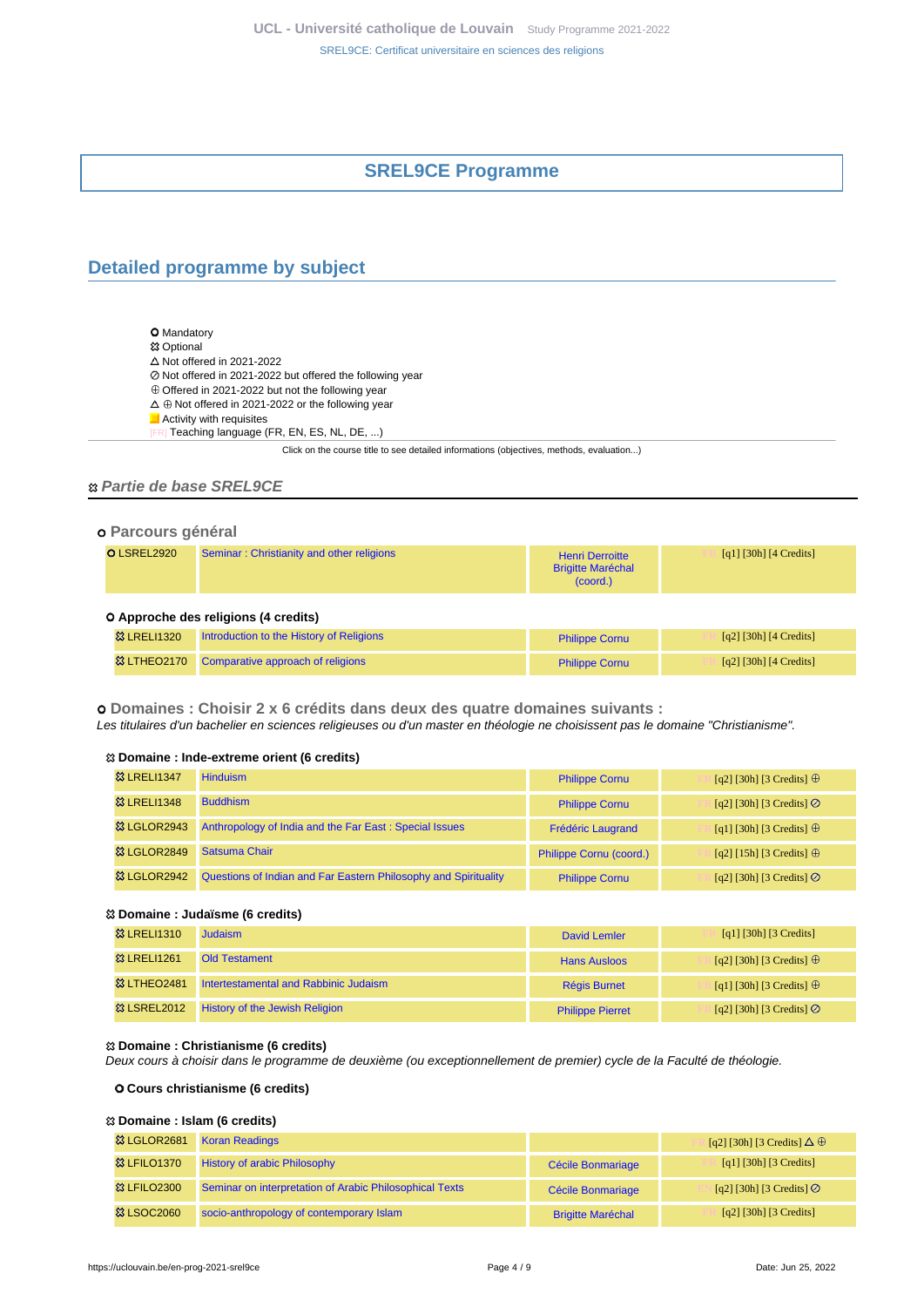## **Sciences humaines (60 h - 6 crédits)**

| <b>&amp; LSREL2230</b> | Religions, law and societies in Europe                                          | Louis-Léon Christians                                               | $\lceil q^2 \rceil$ [30h] [3 Credits]                             |
|------------------------|---------------------------------------------------------------------------------|---------------------------------------------------------------------|-------------------------------------------------------------------|
| <b>&amp; LANTR2020</b> | Anthropology of Symbolic systems: Religion, Nature and Virtual<br><b>Worlds</b> | Pascale Jamoulle<br><i>(compensates)</i><br><b>Olivier Servais)</b> | $\lceil q_1 \rceil$ $\lceil 20h \rceil$ $\lceil 3 \rceil$ Credits |
| <b>&amp; LANTR2080</b> | Sensitive anthropology                                                          | <b>Anne-Marie Vuillemenot</b>                                       | $\lceil q_1 \rceil$ $\lceil 20h \rceil$ $\lceil 3 \rceil$ Credits |
| <b>&amp; LPOLS1225</b> | Social and cultural anthropology                                                | Julie Hermesse                                                      | $\lceil q^2 \rceil$ [30h] [3 Credits]                             |
| <b>83 LPSP1338</b>     | <b>Psychology of religion</b>                                                   | <b>Vassilis Saroglou</b>                                            | $[q1]$ [22.5h] [3 Credits]                                        |

### **Philosophie de la religion (4 credits)**

Inscrire un des cours ci-dessous au programme du premier bloc

| <b>&amp;3 LFILO2130</b> | <b>Philosophy of Religion A</b> | Marc Maesschalck | [q1] [30h] [3 Credits] $\oplus$  |
|-------------------------|---------------------------------|------------------|----------------------------------|
| <b>&amp;3 LFILO2131</b> | <b>Philosophy of Religion B</b> | Jean Leclercg    | [q1] [30h] [3 Credits] $\oslash$ |

## **Options complémentaires (10 credits)**

Outre les cours qui suivent, sont recommandés comme cours à option tous les cours du groupe "Domaine" ainsi que ceux du groupe "Sciences humaines".

| <b>&amp; LTHEO2540</b> | Christian theology of religions        | <b>Olivier Riaudel</b>                          | $\lceil q^2 \rceil$ [30h] $\lceil 4 \right]$ Credits]  |
|------------------------|----------------------------------------|-------------------------------------------------|--------------------------------------------------------|
| <b>&amp; LTHEO2871</b> | Christian theologies outside Europe I  |                                                 | $\left[ q^2 \right]$ [30h] [4 Credits] $\Delta \oplus$ |
| <b>&amp; LTHEO2872</b> | Christian theologies outside Europe II | <b>Pedro Rubens</b><br><b>Ferreira Oliveira</b> | $[q2]$ [30h] [4 Credits] $\oslash$                     |

## **Travaux écrits (4 credits)**

| O LSREL2999 | Travail du certificat en sciences des religions (1) | $\Box$ $\Box$ [2 Credits] |
|-------------|-----------------------------------------------------|---------------------------|
| O LSREL2989 | Travail du certificat en sciences des religions (2) | $\Box$ $\Box$ [2 Credits] |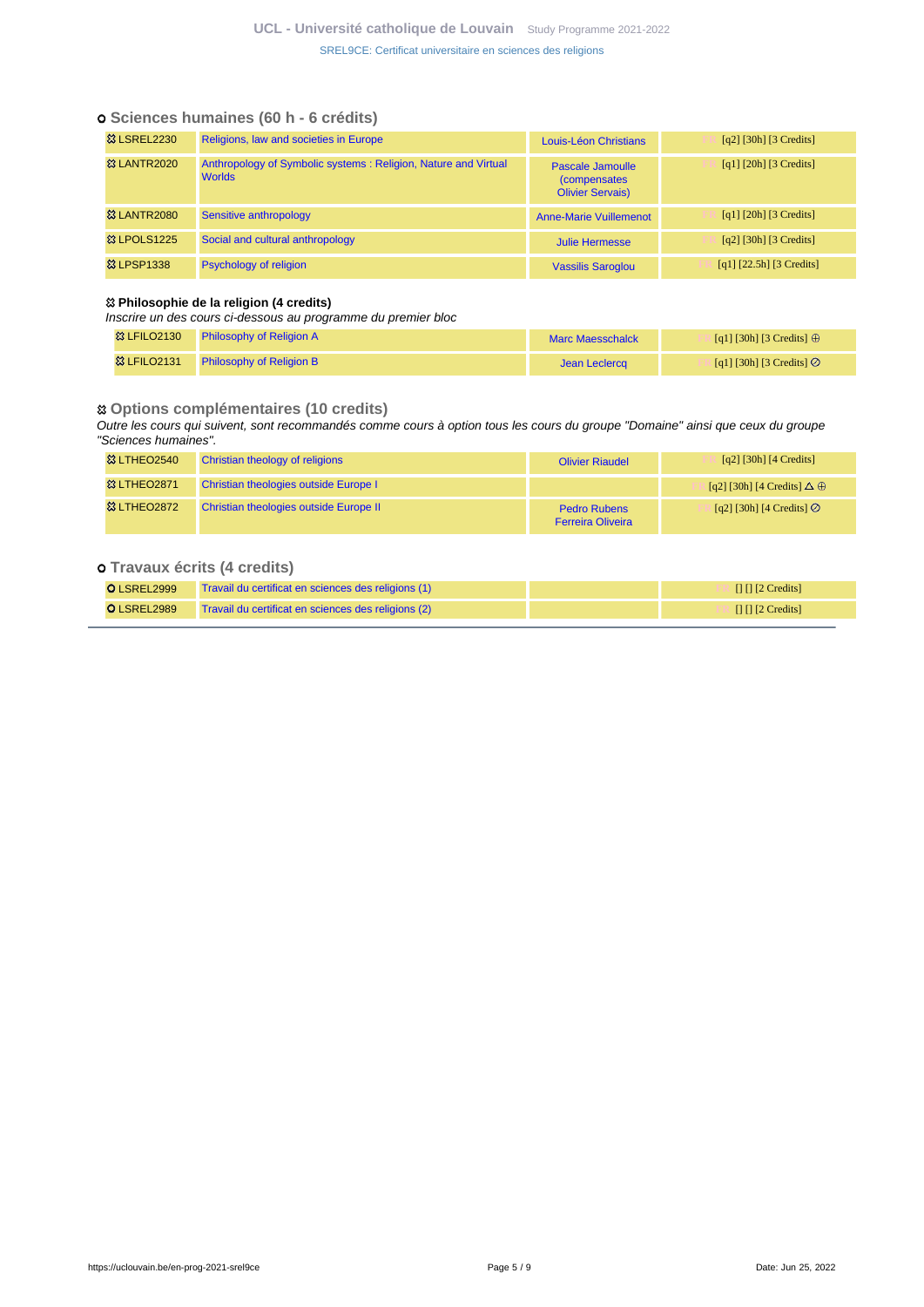# <span id="page-5-0"></span>**The programme's courses and learning outcomes**

For each UCLouvain training programme, a [reference framework of learning outcomes](https://uclouvain.be/en-prog-2021-srel9ce-competences_et_acquis.html) specifies the the skills expected of every graduate on completion of the programme. Course unit descriptions specify targeted learning outcomes, as well as the unit's contribution to reference framework of learning outcomes.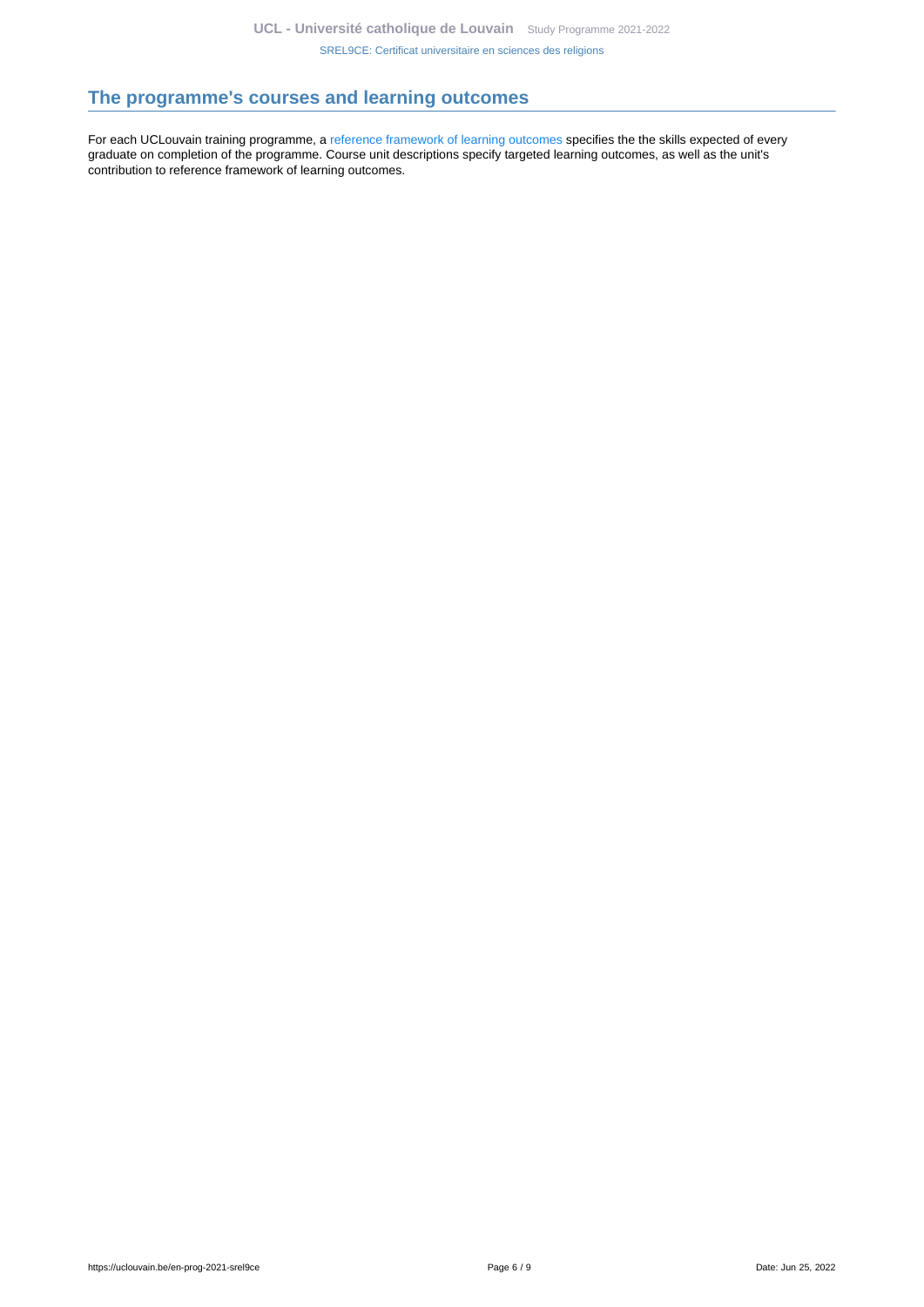# **SREL9CE - Information**

<span id="page-6-1"></span><span id="page-6-0"></span>**Access Requirements**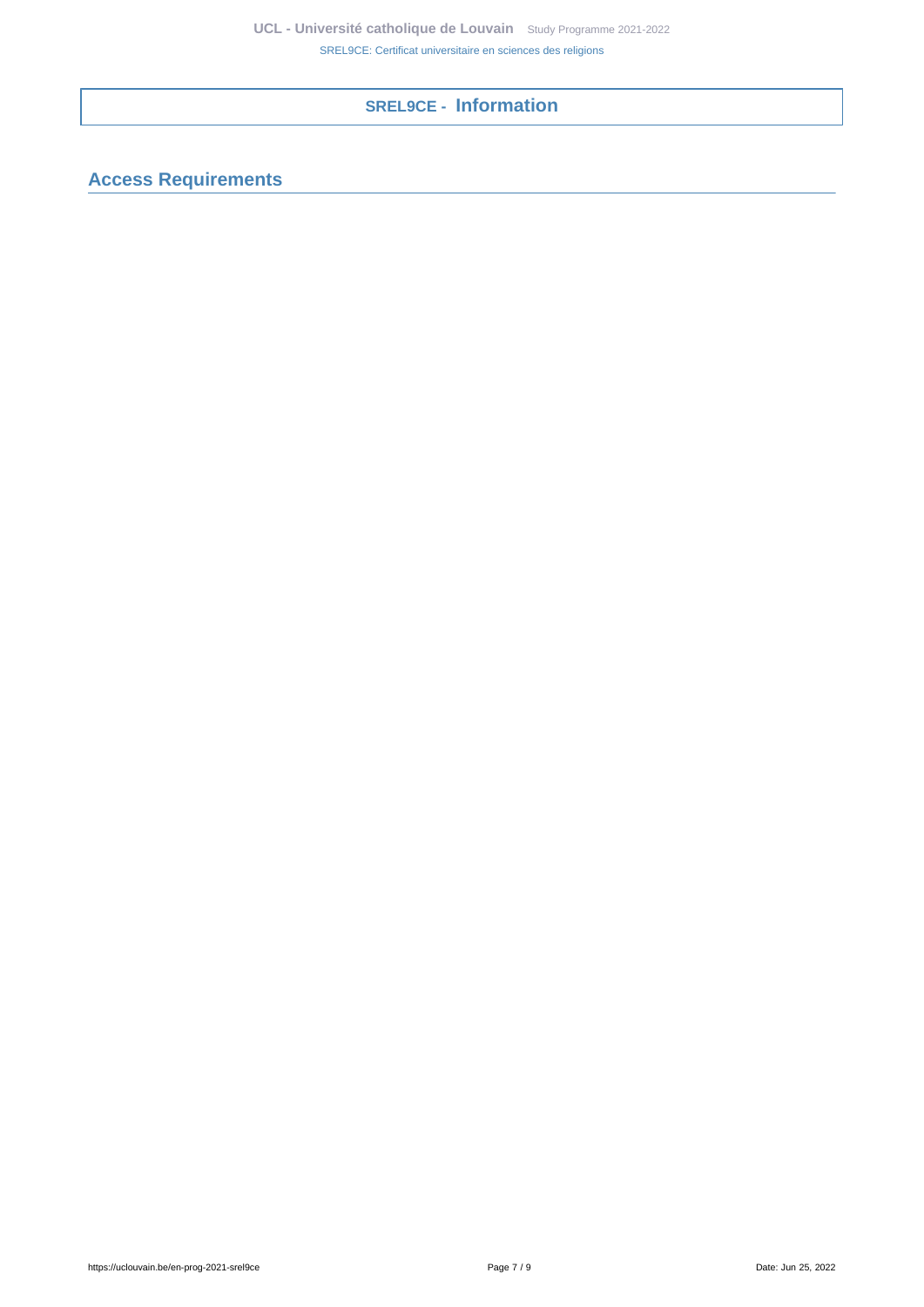# <span id="page-7-0"></span>**Evaluation**

**The evaluation methods comply with the [regulations concerning studies and exams](https://uclouvain.be/fr/decouvrir/rgee.html). More detailed explanation of the modalities specific to each learning unit are available on their description sheets under the heading "Learning outcomes evaluation method".**

# <span id="page-7-1"></span>**Contacts**

## **Curriculum Management**

Entity

Denomination [\(CISR\)](https://uclouvain.be/repertoires/entites/cisr) Acronym CISR COMMENT CONTROL CONTROL CONTROL CONTROL CONTROL CONTROL CONTROL CONTROL CONTROL CONTROL CONTROL CONTROL CONTROL CONTROL CONTROL CONTROL CONTROL CONTROL CONTROL CONTROL CONTROL CONTROL CONTROL CONTROL CONTROL C

Structure entity SSH/TECO/CISR Faculty **Faculty Faculty Faculty** of Theology [\(TECO\)](https://uclouvain.be/repertoires/entites/teco) Sector **Human Sciences** [\(SSH\)](https://uclouvain.be/repertoires/entites/ssh) Postal address Grand Place 45 - bte L3.01.01 1348 Louvain-la-Neuve

Academic supervisor: [Louis-Léon Christians](https://uclouvain.be/repertoires/louis-leon.christians) Useful Contact(s)

• Secrétariat: [Anne-Monique Staes-Polet](https://uclouvain.be/repertoires/anne-monique.staes-polet)